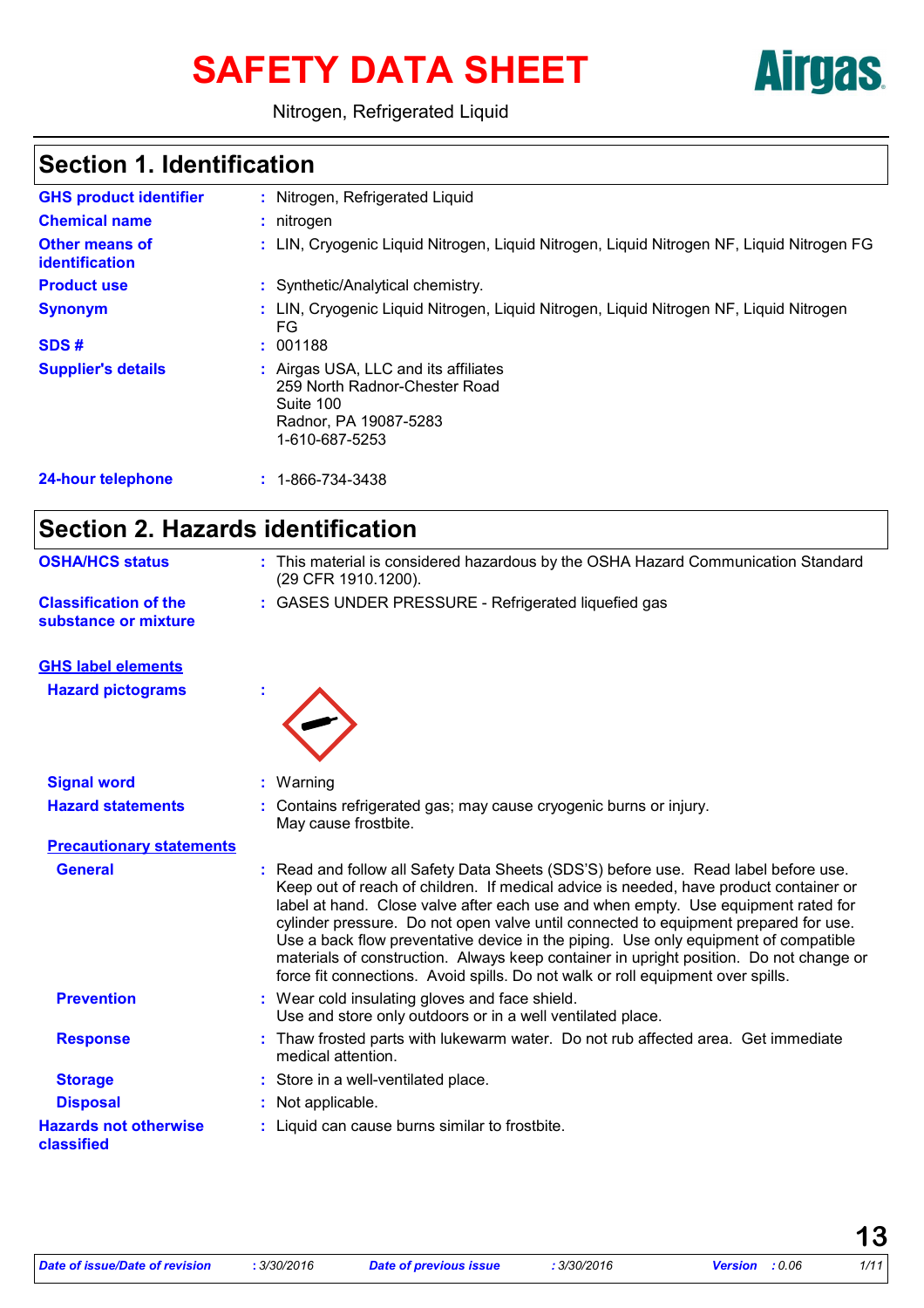# **Section 3. Composition/information on ingredients**

#### **Chemical name :** nitrogen **Other means of identification :** LIN, Cryogenic Liquid Nitrogen, Liquid Nitrogen, Liquid Nitrogen NF, Liquid Nitrogen FG **Substance/mixture :** Substance

#### **CAS number/other identifiers**

| <b>CAS number</b>   | $: 7727 - 37 - 9$ |
|---------------------|-------------------|
| <b>Product code</b> | : 001188          |

| <b>Ingredient name</b>        |     | <b>CAS number</b> |
|-------------------------------|-----|-------------------|
| NITROGEN, REFRIGERATED LIQUID | 100 | 7727-37-9         |

Any concentration shown as a range is to protect confidentiality or is due to batch variation.

**There are no additional ingredients present which, within the current knowledge of the supplier and in the concentrations applicable, are classified as hazardous to health or the environment and hence require reporting in this section.**

**Occupational exposure limits, if available, are listed in Section 8.**

### **Section 4. First aid measures**

| <b>Description of necessary first aid measures</b> |                                                                                                                                                                                                                                                                                                                                                                                                                                                                                                                                                                                                                                                                                                                                                                        |
|----------------------------------------------------|------------------------------------------------------------------------------------------------------------------------------------------------------------------------------------------------------------------------------------------------------------------------------------------------------------------------------------------------------------------------------------------------------------------------------------------------------------------------------------------------------------------------------------------------------------------------------------------------------------------------------------------------------------------------------------------------------------------------------------------------------------------------|
| Eye contact                                        | : Immediately flush eyes with plenty of water, occasionally lifting the upper and lower<br>eyelids. Check for and remove any contact lenses. Continue to rinse for at least 10<br>minutes. Get medical attention if irritation occurs.                                                                                                                                                                                                                                                                                                                                                                                                                                                                                                                                 |
| <b>Inhalation</b>                                  | : Remove victim to fresh air and keep at rest in a position comfortable for breathing. If<br>not breathing, if breathing is irregular or if respiratory arrest occurs, provide artificial<br>respiration or oxygen by trained personnel. It may be dangerous to the person providing<br>aid to give mouth-to-mouth resuscitation. Get medical attention if adverse health effects<br>persist or are severe. If unconscious, place in recovery position and get medical<br>attention immediately. Maintain an open airway. Loosen tight clothing such as a collar,<br>tie, belt or waistband. In case of inhalation of decomposition products in a fire,<br>symptoms may be delayed. The exposed person may need to be kept under medical<br>surveillance for 48 hours. |
| <b>Skin contact</b>                                | : Wash contaminated skin with soap and water. Remove contaminated clothing and<br>shoes. Get medical attention if symptoms occur. In case of contact with liquid, warm<br>frozen tissues slowly with lukewarm water and get medical attention. Do not rub<br>affected area. Wash clothing before reuse. Clean shoes thoroughly before reuse.                                                                                                                                                                                                                                                                                                                                                                                                                           |
| <b>Ingestion</b>                                   | : Remove victim to fresh air and keep at rest in a position comfortable for breathing. Get<br>medical attention if adverse health effects persist or are severe. Ingestion of liquid can<br>cause burns similar to frostbite. If frostbite occurs, get medical attention. Never give<br>anything by mouth to an unconscious person. If unconscious, place in recovery position<br>and get medical attention immediately. Maintain an open airway. Loosen tight clothing<br>such as a collar, tie, belt or waistband. As this product rapidly becomes a gas when<br>released, refer to the inhalation section.                                                                                                                                                          |

#### **Most important symptoms/effects, acute and delayed**

| <b>Potential acute health effects</b>                                                                                              |
|------------------------------------------------------------------------------------------------------------------------------------|
| : Extremely cold material. Liquid can cause burns similar to frostbite.                                                            |
| : No known significant effects or critical hazards.                                                                                |
| : Extremely cold material. Dermal contact with rapidly evaporating liquid could result in<br>freezing of the tissues or frostbite. |
| : Try to warm up the frozen tissues and seek medical attention.                                                                    |
| : Ingestion of liquid can cause burns similar to frostbite.                                                                        |
| <b>Over-exposure signs/symptoms</b>                                                                                                |
| : Adverse symptoms may include the following:, frostbite                                                                           |
| No specific data.                                                                                                                  |
|                                                                                                                                    |

|  | Date of issue/Date of revision | 3/30/2016 | Date of previous issue | 3/30/2016 | <b>Version</b> : 0.06 | 2/11 |
|--|--------------------------------|-----------|------------------------|-----------|-----------------------|------|
|--|--------------------------------|-----------|------------------------|-----------|-----------------------|------|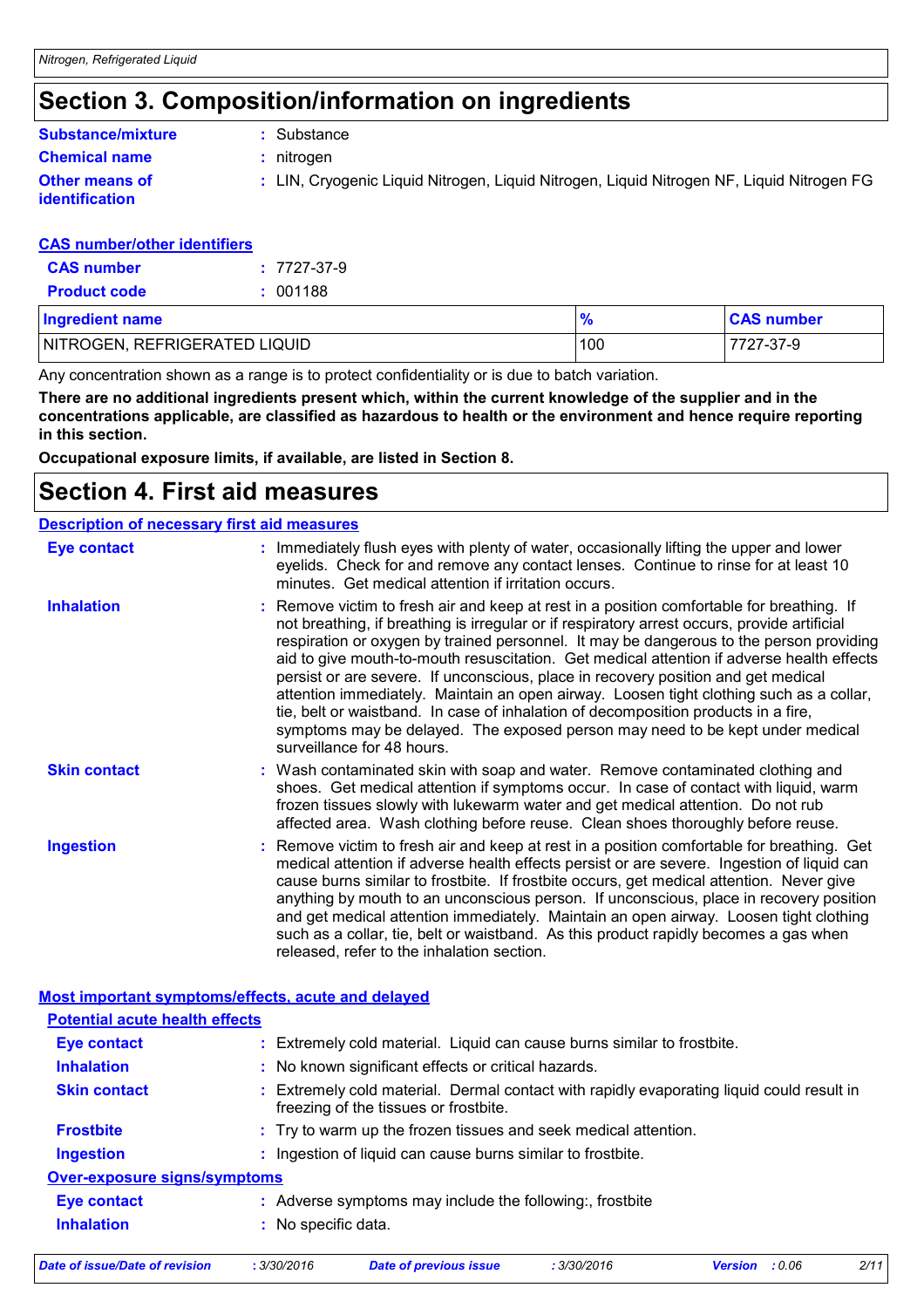# **Section 4. First aid measures**

| <b>Skin contact</b>               | : Adverse symptoms may include the following:, frostbite                                                                                                                      |
|-----------------------------------|-------------------------------------------------------------------------------------------------------------------------------------------------------------------------------|
| <b>Ingestion</b>                  | : Adverse symptoms may include the following:, frostbite                                                                                                                      |
|                                   |                                                                                                                                                                               |
|                                   | Indication of immediate medical attention and special treatment needed, if necessary                                                                                          |
| <b>Notes to physician</b>         | : In case of inhalation of decomposition products in a fire, symptoms may be delayed.<br>The exposed person may need to be kept under medical surveillance for 48 hours.      |
| <b>Specific treatments</b>        | : No specific treatment.                                                                                                                                                      |
| <b>Protection of first-aiders</b> | : No action shall be taken involving any personal risk or without suitable training. It may<br>be dangerous to the person providing aid to give mouth-to-mouth resuscitation. |

#### **See toxicological information (Section 11)**

### **Section 5. Fire-fighting measures**

| <b>Extinguishing media</b>                               |                                                                                                                                                                                                                                                                                                                                                                                      |
|----------------------------------------------------------|--------------------------------------------------------------------------------------------------------------------------------------------------------------------------------------------------------------------------------------------------------------------------------------------------------------------------------------------------------------------------------------|
| <b>Suitable extinguishing</b><br>media                   | : Use an extinguishing agent suitable for the surrounding fire.                                                                                                                                                                                                                                                                                                                      |
| <b>Unsuitable extinguishing</b><br>media                 | : None known.                                                                                                                                                                                                                                                                                                                                                                        |
| <b>Specific hazards arising</b><br>from the chemical     | Contains gas under pressure. Contains refrigerated gas. In a fire or if heated, a<br>pressure increase will occur and the container may burst or explode.                                                                                                                                                                                                                            |
| <b>Hazardous thermal</b><br>decomposition products       | : Decomposition products may include the following materials:<br>nitrogen oxides                                                                                                                                                                                                                                                                                                     |
| <b>Special protective actions</b><br>for fire-fighters   | : Promptly isolate the scene by removing all persons from the vicinity of the incident if<br>there is a fire. No action shall be taken involving any personal risk or without suitable<br>training. Contact supplier immediately for specialist advice. Move containers from fire<br>area if this can be done without risk. Use water spray to keep fire-exposed containers<br>cool. |
| <b>Special protective</b><br>equipment for fire-fighters | Fire-fighters should wear appropriate protective equipment and self-contained breathing<br>apparatus (SCBA) with a full face-piece operated in positive pressure mode. For<br>incidents involving large quantities, thermally insulated undergarments and thick textile<br>or leather gloves should be worn.                                                                         |

## **Section 6. Accidental release measures**

#### **Personal precautions, protective equipment and emergency procedures**

| : No action shall be taken involving any personal risk or without suitable training.<br>Evacuate surrounding areas. Keep unnecessary and unprotected personnel from<br>entering. Do not touch or walk through spilled material. Avoid breathing gas. Provide<br>adequate ventilation. Wear appropriate respirator when ventilation is inadequate. Put<br>on appropriate personal protective equipment. |
|--------------------------------------------------------------------------------------------------------------------------------------------------------------------------------------------------------------------------------------------------------------------------------------------------------------------------------------------------------------------------------------------------------|
| : If specialised clothing is required to deal with the spillage, take note of any information<br>in Section 8 on suitable and unsuitable materials. See also the information in "For non-<br>emergency personnel".                                                                                                                                                                                     |
| : Ensure emergency procedures to deal with accidental gas releases are in place to avoid<br>contamination of the environment. Avoid dispersal of spilled material and runoff and<br>contact with soil, waterways, drains and sewers. Inform the relevant authorities if the<br>product has caused environmental pollution (sewers, waterways, soil or air).                                            |
| <b>Methods and materials for containment and cleaning up</b>                                                                                                                                                                                                                                                                                                                                           |
| : Immediately contact emergency personnel. Stop leak if without risk.                                                                                                                                                                                                                                                                                                                                  |
| : Immediately contact emergency personnel. Stop leak if without risk. Note: see Section<br>1 for emergency contact information and Section 13 for waste disposal.                                                                                                                                                                                                                                      |
|                                                                                                                                                                                                                                                                                                                                                                                                        |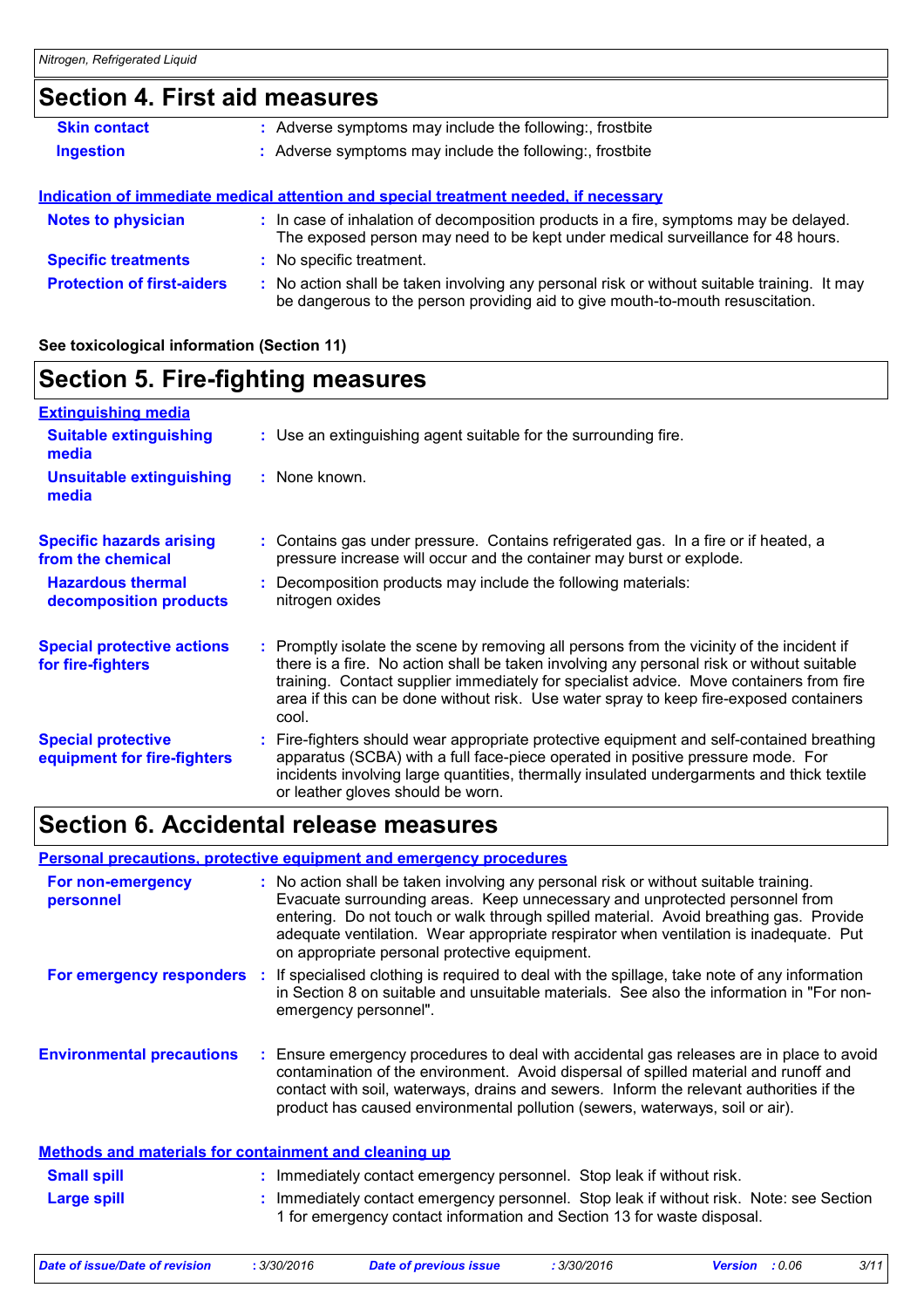# **Section 7. Handling and storage**

| <b>Precautions for safe handling</b>                                             |  |                                                                                                                                                                                                                                                                                                                                                                                                                                                                                                                                                                                                                                                                                                                                                                                                                                              |
|----------------------------------------------------------------------------------|--|----------------------------------------------------------------------------------------------------------------------------------------------------------------------------------------------------------------------------------------------------------------------------------------------------------------------------------------------------------------------------------------------------------------------------------------------------------------------------------------------------------------------------------------------------------------------------------------------------------------------------------------------------------------------------------------------------------------------------------------------------------------------------------------------------------------------------------------------|
| <b>Protective measures</b>                                                       |  | : Put on appropriate personal protective equipment (see Section 8). Contains gas under<br>pressure. Contains refrigerated gas. Do not get in eyes or on skin or clothing. Avoid<br>breathing gas. Empty containers retain product residue and can be hazardous. Do not<br>puncture or incinerate container. Use equipment rated for cylinder pressure. Close<br>valve after each use and when empty. Protect cylinders from physical damage; do not<br>drag, roll, slide, or drop. Use a suitable hand truck for cylinder movement.<br>Never allow any unprotected part of the body to touch uninsulated pipes or vessels that<br>contain cryogenic liquids. Prevent entrapment of liquid in closed systems or piping<br>without pressure relief devices. Some materials may become brittle at low temperatures<br>and will easily fracture. |
| <b>Advice on general</b><br>occupational hygiene                                 |  | : Eating, drinking and smoking should be prohibited in areas where this material is<br>handled, stored and processed. Workers should wash hands and face before eating,<br>drinking and smoking. Remove contaminated clothing and protective equipment before<br>entering eating areas. See also Section 8 for additional information on hygiene<br>measures.                                                                                                                                                                                                                                                                                                                                                                                                                                                                                |
| <b>Conditions for safe storage,</b><br>including any<br><b>incompatibilities</b> |  | Store in accordance with local regulations. Store in a segregated and approved area.<br>Store in a dry, cool and well-ventilated area, away from incompatible materials (see<br>Section 10). Keep container tightly closed and sealed until ready for use. Cylinders<br>should be stored upright, with valve protection cap in place, and firmly secured to<br>prevent falling or being knocked over. Cylinder temperatures should not exceed 52 °C<br>(125 °F).                                                                                                                                                                                                                                                                                                                                                                             |

# **Section 8. Exposure controls/personal protection**

#### **Control parameters**

**Occupational exposure limits**

| <b>Ingredient name</b><br>NITROGEN, REFRIGERATED LIQUID |               |                                                                                                                                                                                                                                                                                                                                                                                                 | <b>Exposure limits</b>                                                                                                                                                                                                                                                                                                                               |                                                                                                                                                                                                                                                                                                                                                                                                                                                                 |  |
|---------------------------------------------------------|---------------|-------------------------------------------------------------------------------------------------------------------------------------------------------------------------------------------------------------------------------------------------------------------------------------------------------------------------------------------------------------------------------------------------|------------------------------------------------------------------------------------------------------------------------------------------------------------------------------------------------------------------------------------------------------------------------------------------------------------------------------------------------------|-----------------------------------------------------------------------------------------------------------------------------------------------------------------------------------------------------------------------------------------------------------------------------------------------------------------------------------------------------------------------------------------------------------------------------------------------------------------|--|
|                                                         |               |                                                                                                                                                                                                                                                                                                                                                                                                 | <b>Oxygen Depletion [Asphyxiant]</b>                                                                                                                                                                                                                                                                                                                 |                                                                                                                                                                                                                                                                                                                                                                                                                                                                 |  |
| <b>Appropriate engineering</b><br>controls              | contaminants. | : Good general ventilation should be sufficient to control worker exposure to airborne                                                                                                                                                                                                                                                                                                          |                                                                                                                                                                                                                                                                                                                                                      |                                                                                                                                                                                                                                                                                                                                                                                                                                                                 |  |
| <b>Environmental exposure</b><br><b>controls</b>        |               | Emissions from ventilation or work process equipment should be checked to ensure<br>they comply with the requirements of environmental protection legislation. In some<br>cases, fume scrubbers, filters or engineering modifications to the process equipment<br>will be necessary to reduce emissions to acceptable levels.                                                                   |                                                                                                                                                                                                                                                                                                                                                      |                                                                                                                                                                                                                                                                                                                                                                                                                                                                 |  |
| <b>Individual protection measures</b>                   |               |                                                                                                                                                                                                                                                                                                                                                                                                 |                                                                                                                                                                                                                                                                                                                                                      |                                                                                                                                                                                                                                                                                                                                                                                                                                                                 |  |
| <b>Hygiene measures</b>                                 |               | Wash hands, forearms and face thoroughly after handling chemical products, before<br>eating, smoking and using the lavatory and at the end of the working period.<br>Appropriate techniques should be used to remove potentially contaminated clothing.<br>Wash contaminated clothing before reusing. Ensure that eyewash stations and safety<br>showers are close to the workstation location. |                                                                                                                                                                                                                                                                                                                                                      |                                                                                                                                                                                                                                                                                                                                                                                                                                                                 |  |
| <b>Eye/face protection</b>                              | shields.      |                                                                                                                                                                                                                                                                                                                                                                                                 | Safety eyewear complying with an approved standard should be used when a risk<br>assessment indicates this is necessary to avoid exposure to liquid splashes, mists,<br>gases or dusts. If contact is possible, the following protection should be worn, unless<br>the assessment indicates a higher degree of protection: safety glasses with side- |                                                                                                                                                                                                                                                                                                                                                                                                                                                                 |  |
| <b>Skin protection</b>                                  |               |                                                                                                                                                                                                                                                                                                                                                                                                 |                                                                                                                                                                                                                                                                                                                                                      |                                                                                                                                                                                                                                                                                                                                                                                                                                                                 |  |
| <b>Hand protection</b>                                  |               | necessary. If contact with the liquid is possible, insulated gloves suitable for low<br>temperatures should be worn. Considering the parameters specified by the glove<br>manufacturer, check during use that the gloves are still retaining their protective                                                                                                                                   |                                                                                                                                                                                                                                                                                                                                                      | : Chemical-resistant, impervious gloves complying with an approved standard should be<br>worn at all times when handling chemical products if a risk assessment indicates this is<br>properties. It should be noted that the time to breakthrough for any glove material may<br>be different for different glove manufacturers. In the case of mixtures, consisting of<br>several substances, the protection time of the gloves cannot be accurately estimated. |  |
| <b>Date of issue/Date of revision</b>                   | : 3/30/2016   | <b>Date of previous issue</b>                                                                                                                                                                                                                                                                                                                                                                   | : 3/30/2016                                                                                                                                                                                                                                                                                                                                          | 4/11<br>Version : 0.06                                                                                                                                                                                                                                                                                                                                                                                                                                          |  |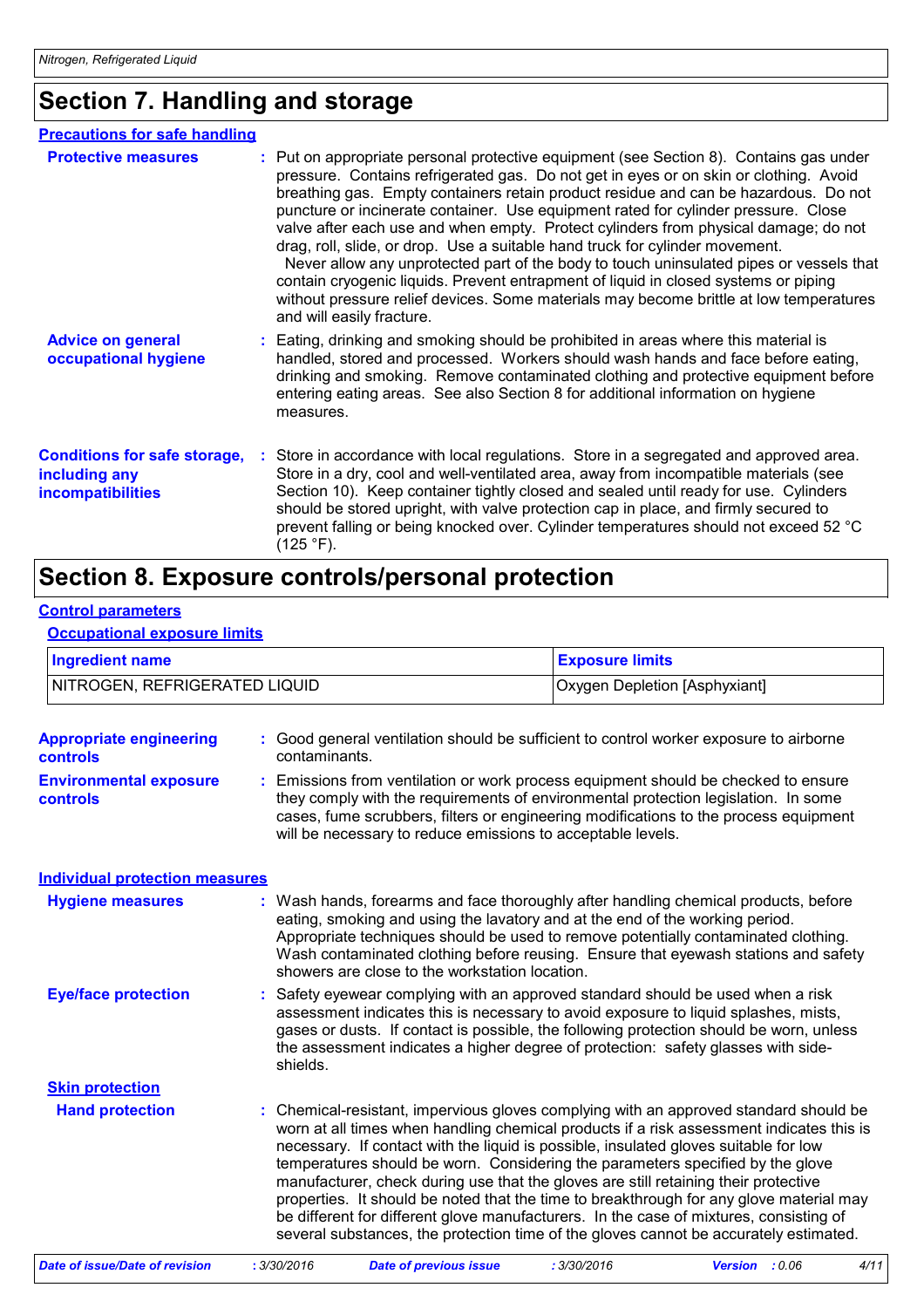# **Section 8. Exposure controls/personal protection**

| <b>Body protection</b>        | : Personal protective equipment for the body should be selected based on the task being<br>performed and the risks involved and should be approved by a specialist before<br>handling this product.                                                                                                                        |
|-------------------------------|----------------------------------------------------------------------------------------------------------------------------------------------------------------------------------------------------------------------------------------------------------------------------------------------------------------------------|
| <b>Other skin protection</b>  | : Appropriate footwear and any additional skin protection measures should be selected<br>based on the task being performed and the risks involved and should be approved by a<br>specialist before handling this product.                                                                                                  |
| <b>Respiratory protection</b> | : Use a properly fitted, air-purifying or air-fed respirator complying with an approved<br>standard if a risk assessment indicates this is necessary. Respirator selection must be<br>based on known or anticipated exposure levels, the hazards of the product and the safe<br>working limits of the selected respirator. |

# **Section 9. Physical and chemical properties**

| <b>Appearance</b>                                 |                                                               |
|---------------------------------------------------|---------------------------------------------------------------|
| <b>Physical state</b>                             | : Liquid. [Cryogenic liquid]                                  |
| <b>Color</b>                                      | Colorless.                                                    |
| <b>Molecular weight</b>                           | $: 28.01$ g/mole                                              |
| <b>Molecular formula</b>                          | : N2                                                          |
| <b>Boiling/condensation point</b>                 | $: -195.8 °C$                                                 |
| <b>Melting/freezing point</b>                     | : $-210^{\circ}$ C ( $-346^{\circ}$ F)                        |
| <b>Critical temperature</b>                       | : -146.95°C (-232.5°F)                                        |
| Odor                                              | Odorless.                                                     |
| <b>Odor threshold</b>                             | Not available.                                                |
| pH                                                | Not available.                                                |
| <b>Flash point</b>                                | Not applicable.                                               |
| <b>Burning time</b>                               | Not applicable.                                               |
| <b>Burning rate</b>                               | Not applicable.                                               |
| <b>Evaporation rate</b>                           | : Not available.                                              |
| <b>Flammability (solid, gas)</b>                  | : Not available.                                              |
| Lower and upper explosive<br>(flammable) limits   | : Not available.                                              |
| <b>Vapor pressure</b>                             | : Not available.                                              |
| <b>Vapor density</b>                              | 0.967 (Air = 1) Liquid Density@BP: 50.46 lb/ft3 (808.3 kg/m3) |
| <b>Specific Volume (ft 3/lb)</b>                  | 13.8889                                                       |
| Gas Density (lb/ft 3)                             | : 0.072                                                       |
| <b>Relative density</b>                           | : Not available.                                              |
| <b>Solubility</b>                                 | Not available.                                                |
| <b>Solubility in water</b>                        | $: 0.023$ g/l                                                 |
| <b>Partition coefficient: n-</b><br>octanol/water | : 0.67                                                        |
| <b>Auto-ignition temperature</b>                  | : Not available.                                              |
| <b>Decomposition temperature</b>                  | : Not available.                                              |
| <b>SADT</b>                                       | Not available.                                                |
| <b>Viscosity</b>                                  | Not available.                                                |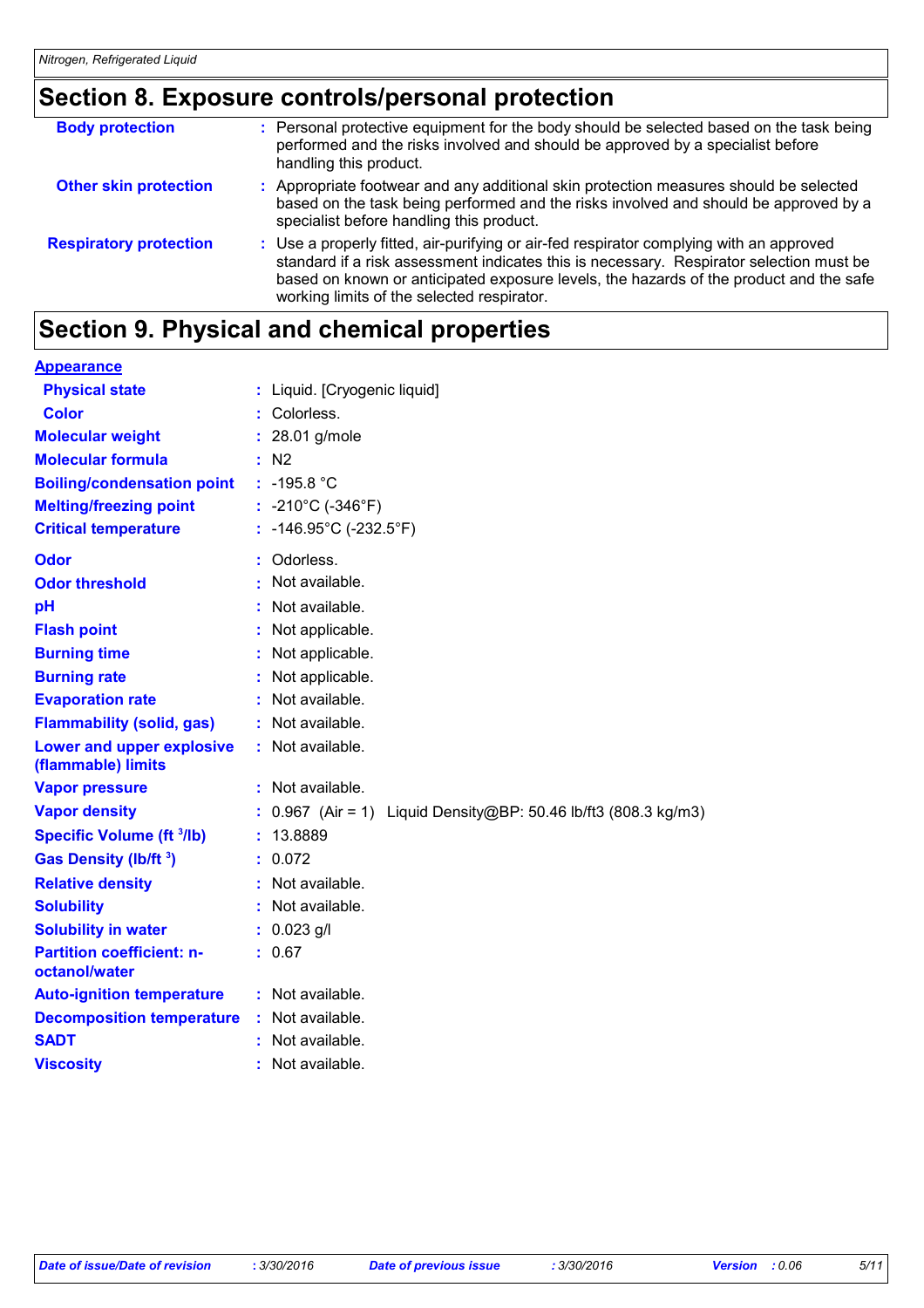# **Section 10. Stability and reactivity**

| <b>Reactivity</b>                            | : No specific test data related to reactivity available for this product or its ingredients.              |
|----------------------------------------------|-----------------------------------------------------------------------------------------------------------|
| <b>Chemical stability</b>                    | : The product is stable.                                                                                  |
| <b>Possibility of hazardous</b><br>reactions | : Under normal conditions of storage and use, hazardous reactions will not occur.                         |
| <b>Conditions to avoid</b>                   | : No specific data.                                                                                       |
| <b>Incompatible materials</b>                | : No specific data.                                                                                       |
| <b>Hazardous decomposition</b><br>products   | : Under normal conditions of storage and use, hazardous decomposition products should<br>not be produced. |

**Hazardous polymerization :** Under normal conditions of storage and use, hazardous polymerization will not occur.

### **Section 11. Toxicological information**

#### **Information on toxicological effects**

**Acute toxicity**

Not available.

**Irritation/Corrosion** Not available.

**Sensitization**

Not available.

**Mutagenicity**

Not available.

**Carcinogenicity**

Not available.

**Reproductive toxicity**

Not available.

**Teratogenicity**

Not available.

#### **Specific target organ toxicity (single exposure)**

Not available.

#### **Specific target organ toxicity (repeated exposure)**

Not available.

#### **Aspiration hazard**

Not available.

#### **Information on the likely routes of exposure :** Not available.

#### **Potential acute health effects**

| <b>Eye contact</b> |  |  |  | Extremely cold material. Liquid can cause burns similar to frostbite. |  |
|--------------------|--|--|--|-----------------------------------------------------------------------|--|
|--------------------|--|--|--|-----------------------------------------------------------------------|--|

**Inhalation :** No known significant effects or critical hazards.

*Date of issue/Date of revision* **:** *3/30/2016 Date of previous issue : 3/30/2016 Version : 0.06 6/11*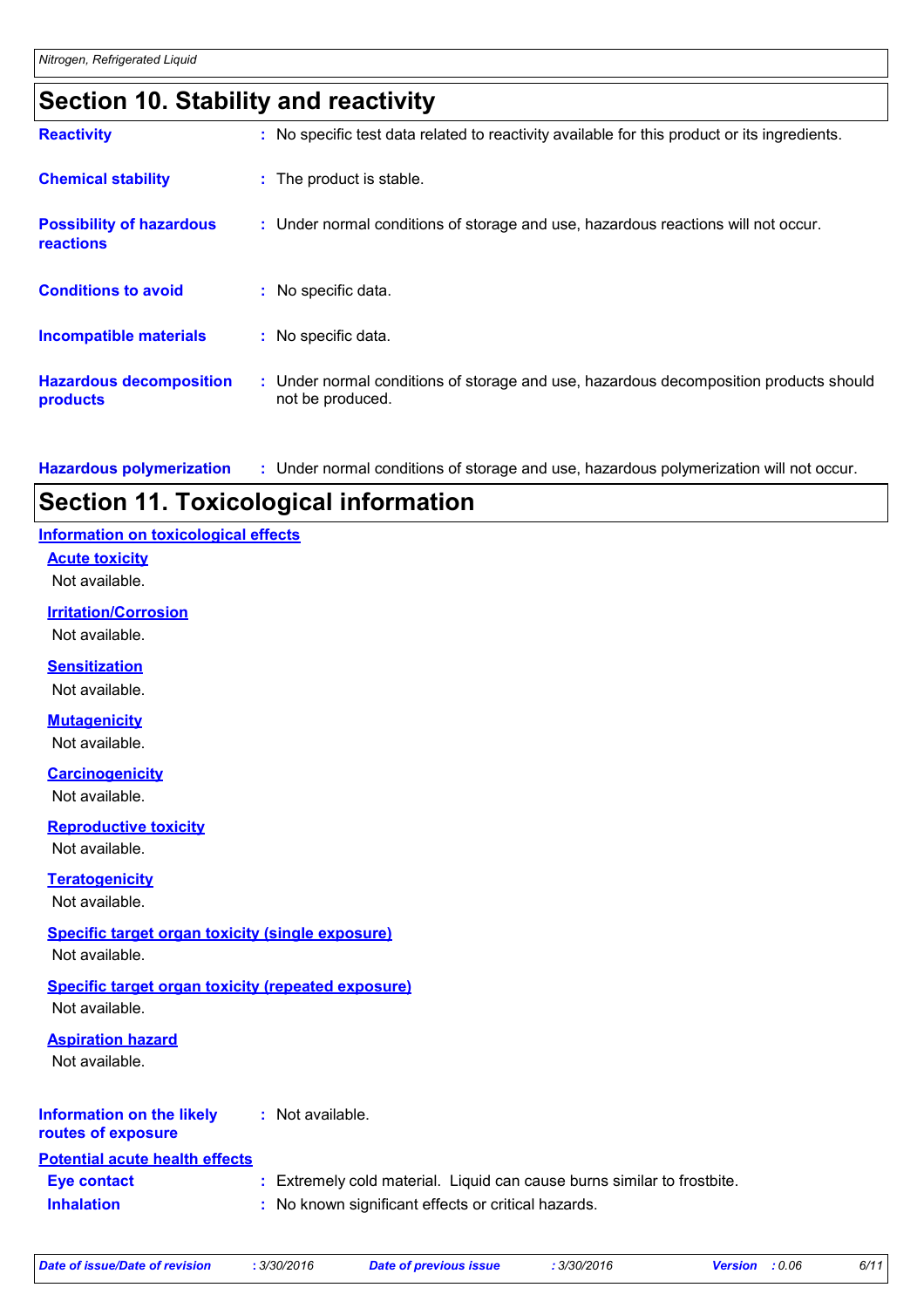### **Section 11. Toxicological information**

|                                                                     | OCCUON TI. TOAICOIOGICAI IIIIOHIIAUOH                                                                                              |
|---------------------------------------------------------------------|------------------------------------------------------------------------------------------------------------------------------------|
| <b>Skin contact</b>                                                 | : Extremely cold material. Dermal contact with rapidly evaporating liquid could result in<br>freezing of the tissues or frostbite. |
| <b>Ingestion</b>                                                    | : Ingestion of liquid can cause burns similar to frostbite.                                                                        |
|                                                                     | <b>Symptoms related to the physical, chemical and toxicological characteristics</b>                                                |
| <b>Eye contact</b>                                                  | : Adverse symptoms may include the following:, frostbite                                                                           |
| <b>Inhalation</b>                                                   | : No specific data.                                                                                                                |
| <b>Skin contact</b>                                                 | : Adverse symptoms may include the following:, frostbite                                                                           |
| <b>Ingestion</b>                                                    | : Adverse symptoms may include the following:, frostbite                                                                           |
| <b>Short term exposure</b><br><b>Potential immediate</b><br>effects | Delayed and immediate effects and also chronic effects from short and long term exposure<br>: Not available.                       |
| <b>Potential delayed effects</b>                                    | $:$ Not available.                                                                                                                 |
| <b>Long term exposure</b>                                           |                                                                                                                                    |
| <b>Potential immediate</b><br>effects                               | : Not available.                                                                                                                   |
| <b>Potential delayed effects</b>                                    | $:$ Not available.                                                                                                                 |
| <b>Potential chronic health effects</b>                             |                                                                                                                                    |
| Not available.                                                      |                                                                                                                                    |
|                                                                     |                                                                                                                                    |

| <b>General</b>               | : No known significant effects or critical hazards. |
|------------------------------|-----------------------------------------------------|
| <b>Carcinogenicity</b>       | : No known significant effects or critical hazards. |
| <b>Mutagenicity</b>          | : No known significant effects or critical hazards. |
| <b>Teratogenicity</b>        | : No known significant effects or critical hazards. |
| <b>Developmental effects</b> | : No known significant effects or critical hazards. |
| <b>Fertility effects</b>     | : No known significant effects or critical hazards. |

#### **Numerical measures of toxicity**

Not available. **Acute toxicity estimates**

# **Section 12. Ecological information**

#### **Toxicity**

Not available.

#### **Persistence and degradability**

Not available.

#### **Bioaccumulative potential**

| <b>Product/ingredient name</b>          | $LoaPow$ | <b>BCF</b> | <b>Potential</b> |
|-----------------------------------------|----------|------------|------------------|
| NITROGEN,<br><b>REFRIGERATED LIQUID</b> | 0.67     |            | low              |

#### **Mobility in soil**

**Soil/water partition coefficient (Koc) :** Not available.

| af rawiaian | .200 |
|-------------|------|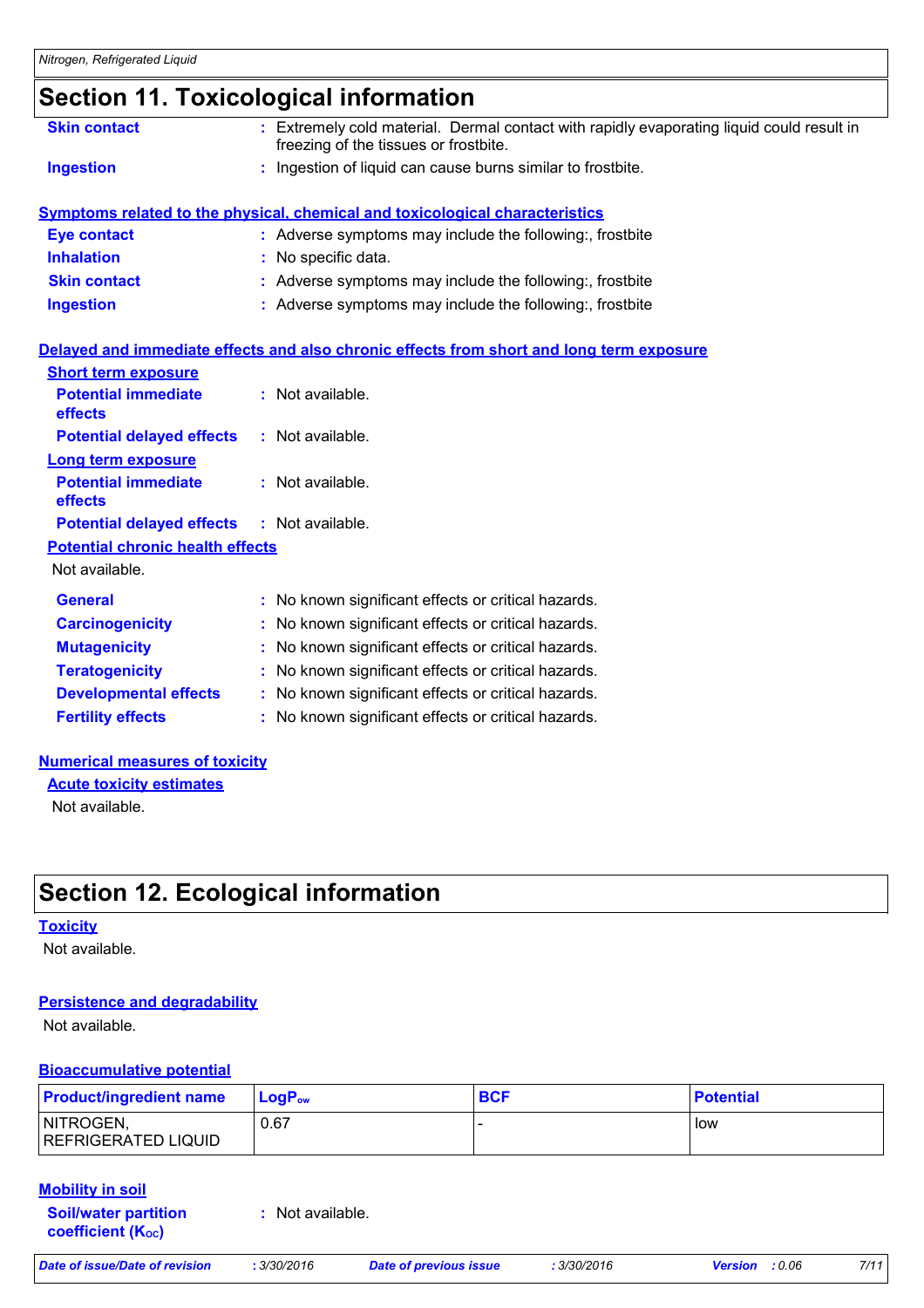# **Section 12. Ecological information**

**Other adverse effects** : No known significant effects or critical hazards.

## **Section 13. Disposal considerations**

The generation of waste should be avoided or minimized wherever possible. Disposal of this product, solutions and any by-products should at all times comply with the requirements of environmental protection and waste disposal legislation and any regional local authority requirements. Dispose of surplus and non-recyclable products via a licensed waste disposal contractor. Waste should not be disposed of untreated to the sewer unless fully compliant with the requirements of all authorities with jurisdiction. Empty Airgas-owned pressure vessels should be returned to Airgas. Waste packaging should be recycled. Incineration or landfill should only be considered when recycling is not feasible. This material and its container must be disposed of in a safe way. Empty containers or liners may retain some product residues. Do not puncture or incinerate container. **Disposal methods :**

## **Section 14. Transport information**

|                                                                                                                                                                                                                       | <b>DOT</b>    | <b>TDG</b>                                                                                                                                                                                                                                                                     | <b>Mexico</b>                                     | <b>IMDG</b>                                       | <b>IATA</b>                                                                                                                          |
|-----------------------------------------------------------------------------------------------------------------------------------------------------------------------------------------------------------------------|---------------|--------------------------------------------------------------------------------------------------------------------------------------------------------------------------------------------------------------------------------------------------------------------------------|---------------------------------------------------|---------------------------------------------------|--------------------------------------------------------------------------------------------------------------------------------------|
| <b>UN number</b>                                                                                                                                                                                                      | <b>UN1977</b> | <b>UN1977</b>                                                                                                                                                                                                                                                                  | <b>UN1977</b>                                     | <b>UN1977</b>                                     | <b>UN1977</b>                                                                                                                        |
| NITROGEN.<br><b>UN proper</b><br><b>REFRIGERATED</b><br>shipping name<br><b>LIQUID</b>                                                                                                                                |               | NITROGEN,<br><b>REFRIGERATED</b><br><b>LIQUID</b>                                                                                                                                                                                                                              | NITROGEN.<br><b>REFRIGERATED</b><br><b>LIQUID</b> | NITROGEN.<br><b>REFRIGERATED</b><br><b>LIQUID</b> | NITROGEN.<br><b>REFRIGERATED</b><br><b>LIQUID</b>                                                                                    |
| 2.2<br><b>Transport</b><br>hazard class(es)<br>.<br>Inflammadus G                                                                                                                                                     |               | 2.2                                                                                                                                                                                                                                                                            | 2.2                                               | 2.2                                               | 2.2                                                                                                                                  |
| <b>Packing group</b>                                                                                                                                                                                                  |               |                                                                                                                                                                                                                                                                                |                                                   |                                                   |                                                                                                                                      |
| <b>Environment</b>                                                                                                                                                                                                    | No.           | No.                                                                                                                                                                                                                                                                            | No.                                               | No.                                               | No.                                                                                                                                  |
| <b>Limited quantity</b><br><b>Additional</b><br>Yes.<br><b>information</b><br><b>Packaging instruction</b><br>Passenger aircraft<br>Quantity limitation: 75<br>kg<br>Cargo aircraft<br>Quantity limitation: 150<br>kg |               | Product classified as<br>per the following<br>sections of the<br>Transportation of<br>Dangerous Goods<br>Regulations: 2.13-2.17<br>(Class 2).<br><b>Explosive Limit and</b><br><b>Limited Quantity Index</b><br>0.125<br><b>Passenger Carrying</b><br>Road or Rail Index<br>75 | $\overline{\phantom{0}}$                          |                                                   | Passenger and Cargo<br><b>Aircraft</b> Quantity<br>limitation: 50 kg<br><b>Cargo Aircraft Only</b><br>Quantity limitation: 500<br>kg |

**"Refer to CFR 49 (or authority having jurisdiction) to determine the information required for shipment of the product."** 

**Special precautions for user** : Transport within user's premises: always transport in closed containers that are upright and secure. Ensure that persons transporting the product know what to do in the event of an accident or spillage.

**Transport in bulk according :** Not available. **to Annex II of MARPOL 73/78 and the IBC Code**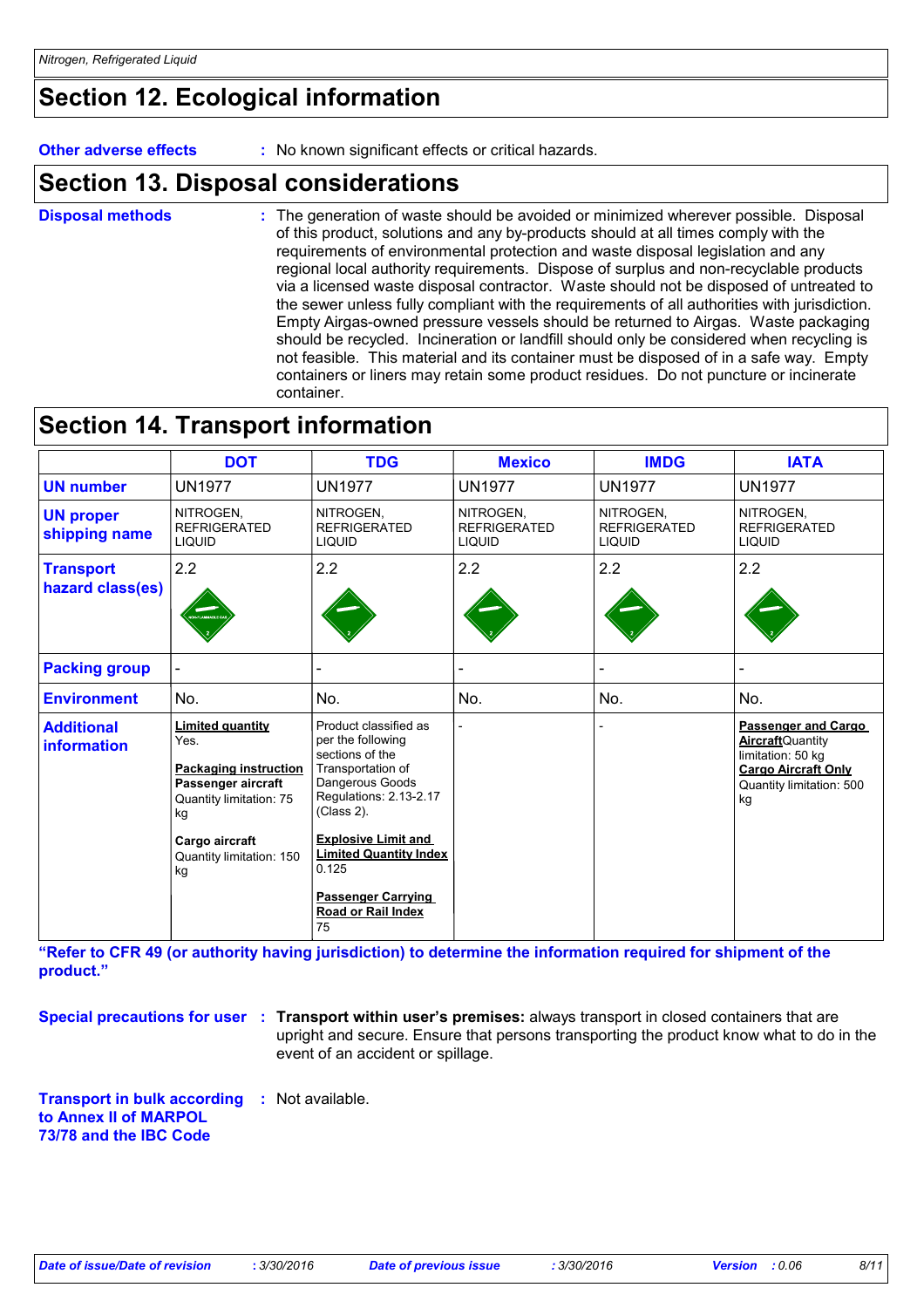# **Section 15. Regulatory information**

| <b>U.S. Federal regulations</b>                                                   | : TSCA 8(a) CDR Exempt/Partial exemption: This material is listed or exempted.<br>United States inventory (TSCA 8b): This material is listed or exempted. |             |               |                 |                  |                |
|-----------------------------------------------------------------------------------|-----------------------------------------------------------------------------------------------------------------------------------------------------------|-------------|---------------|-----------------|------------------|----------------|
| <b>Clean Air Act Section 112</b><br>(b) Hazardous Air<br><b>Pollutants (HAPS)</b> | : Not listed                                                                                                                                              |             |               |                 |                  |                |
| <b>Clean Air Act Section 602</b><br><b>Class I Substances</b>                     | : Not listed                                                                                                                                              |             |               |                 |                  |                |
| <b>Clean Air Act Section 602</b><br><b>Class II Substances</b>                    | : Not listed                                                                                                                                              |             |               |                 |                  |                |
| <b>DEA List I Chemicals</b><br>(Precursor Chemicals)                              | : Not listed                                                                                                                                              |             |               |                 |                  |                |
| <b>DEA List II Chemicals</b><br><b>(Essential Chemicals)</b>                      | : Not listed                                                                                                                                              |             |               |                 |                  |                |
| <b>SARA 302/304</b>                                                               |                                                                                                                                                           |             |               |                 |                  |                |
| <b>Composition/information on ingredients</b>                                     |                                                                                                                                                           |             |               |                 |                  |                |
| No products were found.                                                           |                                                                                                                                                           |             |               |                 |                  |                |
| <b>SARA 304 RQ</b>                                                                | : Not applicable.                                                                                                                                         |             |               |                 |                  |                |
| <b>SARA 311/312</b>                                                               |                                                                                                                                                           |             |               |                 |                  |                |
| <b>Classification</b>                                                             | : Sudden release of pressure                                                                                                                              |             |               |                 |                  |                |
| <b>Composition/information on ingredients</b>                                     |                                                                                                                                                           |             |               |                 |                  |                |
| <b>Name</b>                                                                       | %                                                                                                                                                         | <b>Fire</b> | <b>Sudden</b> | <b>Reactive</b> | <b>Immediate</b> | <b>Delayed</b> |

| <b>Name</b>                             | $\frac{9}{6}$ | <b>Fire</b> | <b>Sudden</b><br><b>hazard release of</b><br><b>pressure</b> | <b>Reactive</b> | Immediate<br>(acute)<br>health<br>hazard | <b>Delaved</b><br>(chronic)<br><b>health</b><br><b>hazard</b> |
|-----------------------------------------|---------------|-------------|--------------------------------------------------------------|-----------------|------------------------------------------|---------------------------------------------------------------|
| NITROGEN, REFRIGERATED<br><b>LIQUID</b> | 100           | No.         | Yes.                                                         | No.             | No.                                      | No.                                                           |

|  | <b>State regulations</b> |  |
|--|--------------------------|--|
|  |                          |  |

| <b>Massachusetts</b>             | This material is listed.               |
|----------------------------------|----------------------------------------|
| <b>New York</b>                  | This material is not listed.<br>t.     |
| <b>New Jersey</b>                | $:$ This material is listed.           |
| <b>Pennsylvania</b>              | $:$ This material is listed.           |
| <b>International requlations</b> |                                        |
| <b>International lists</b>       |                                        |
| <b>National inventory</b>        |                                        |
| <b>Australia</b>                 | This material is listed or exempted.   |
| <b>Canada</b>                    | This material is listed or exempted.   |
| <b>China</b>                     | This material is listed or exempted.   |
| <b>Europe</b>                    | This material is listed or exempted.   |
| <b>Japan</b>                     | Not determined.                        |
| <b>Malaysia</b>                  | Not determined.                        |
| <b>New Zealand</b>               | : This material is listed or exempted. |
| <b>Philippines</b>               | This material is listed or exempted.   |
| <b>Republic of Korea</b>         | This material is listed or exempted.   |
| <b>Taiwan</b>                    | Not determined.                        |
| <u>Canada</u>                    |                                        |
| <b>WHMIS (Canada)</b>            | : Class A: Compressed gas.             |
|                                  |                                        |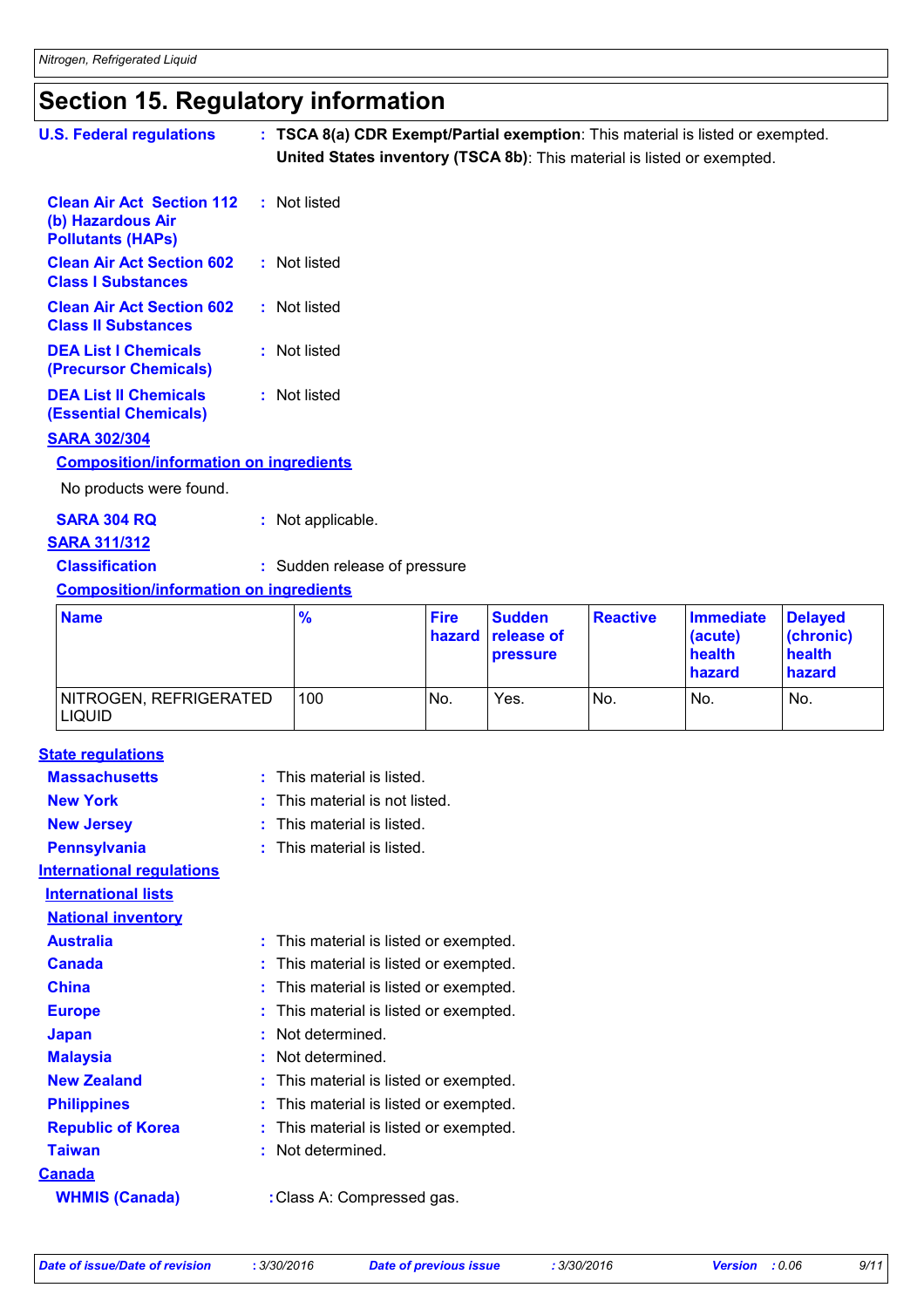### **Section 15. Regulatory information**

**CEPA Toxic substances**: This material is not listed. **Canadian ARET**: This material is not listed. **Canadian NPRI**: This material is not listed. **Alberta Designated Substances**: This material is not listed. **Ontario Designated Substances**: This material is not listed. **Quebec Designated Substances**: This material is not listed.

### **Section 16. Other information**

**Canada Label requirements :** Class A: Compressed gas.

**Hazardous Material Information System (U.S.A.)**



**Caution: HMIS® ratings are based on a 0-4 rating scale, with 0 representing minimal hazards or risks, and 4 representing significant hazards or risks Although HMIS® ratings are not required on SDSs under 29 CFR 1910. 1200, the preparer may choose to provide them. HMIS® ratings are to be used with a fully implemented HMIS® program. HMIS® is a registered mark of the National Paint & Coatings Association (NPCA). HMIS® materials may be purchased exclusively from J. J. Keller (800) 327-6868.** CEPA Toxic substances: This material is not listed.<br>Canadian ARET: This material is not listed.<br>Canadian ARET: This material is not listed.<br>Alberta Designated Substances: This material is not listed.<br>Alberta Designated Sub

**The customer is responsible for determining the PPE code for this material.**

**National Fire Protection Association (U.S.A.)**



**Reprinted with permission from NFPA 704-2001, Identification of the Hazards of Materials for Emergency Response Copyright ©1997, National Fire Protection Association, Quincy, MA 02269. This reprinted material is not the complete and official position of the National Fire Protection Association, on the referenced subject which is represented only by the standard in its entirety.**

**Copyright ©2001, National Fire Protection Association, Quincy, MA 02269. This warning system is intended to be interpreted and applied only by properly trained individuals to identify fire, health and reactivity hazards of chemicals. The user is referred to certain limited number of chemicals with recommended classifications in NFPA 49 and NFPA 325, which would be used as a guideline only. Whether the chemicals are classified by NFPA or not, anyone using the 704 systems to classify chemicals does so at their own risk.**

#### **Procedure used to derive the classification**

| <b>Classification</b>             |  |                                                                                                                                                                                                                                                                                                                                                                                                                                                                                                                                | <b>Justification</b> |  |  |
|-----------------------------------|--|--------------------------------------------------------------------------------------------------------------------------------------------------------------------------------------------------------------------------------------------------------------------------------------------------------------------------------------------------------------------------------------------------------------------------------------------------------------------------------------------------------------------------------|----------------------|--|--|
| Press. Gas Refr. Liq. Gas, H281   |  |                                                                                                                                                                                                                                                                                                                                                                                                                                                                                                                                | Expert judgment      |  |  |
| <b>History</b>                    |  |                                                                                                                                                                                                                                                                                                                                                                                                                                                                                                                                |                      |  |  |
| Date of printing                  |  | : 3/30/2016                                                                                                                                                                                                                                                                                                                                                                                                                                                                                                                    |                      |  |  |
| Date of issue/Date of<br>revision |  | : 3/30/2016                                                                                                                                                                                                                                                                                                                                                                                                                                                                                                                    |                      |  |  |
| Date of previous issue            |  | : 3/30/2016                                                                                                                                                                                                                                                                                                                                                                                                                                                                                                                    |                      |  |  |
| <b>Version</b>                    |  | : 0.06                                                                                                                                                                                                                                                                                                                                                                                                                                                                                                                         |                      |  |  |
| <b>Key to abbreviations</b>       |  | $:$ ATE = Acute Toxicity Estimate<br>BCF = Bioconcentration Factor<br>GHS = Globally Harmonized System of Classification and Labelling of Chemicals<br>IATA = International Air Transport Association<br>IBC = Intermediate Bulk Container<br>IMDG = International Maritime Dangerous Goods<br>LogPow = logarithm of the octanol/water partition coefficient<br>MARPOL 73/78 = International Convention for the Prevention of Pollution From Ships,<br>1973 as modified by the Protocol of 1978. ("Marpol" = marine pollution) |                      |  |  |

|  | Date of issue/Date of revision | 3/30/2016 | Date of previous issue | : 3/30/2016 | : 0.06<br><b>Version</b> | 10/11 |
|--|--------------------------------|-----------|------------------------|-------------|--------------------------|-------|
|--|--------------------------------|-----------|------------------------|-------------|--------------------------|-------|